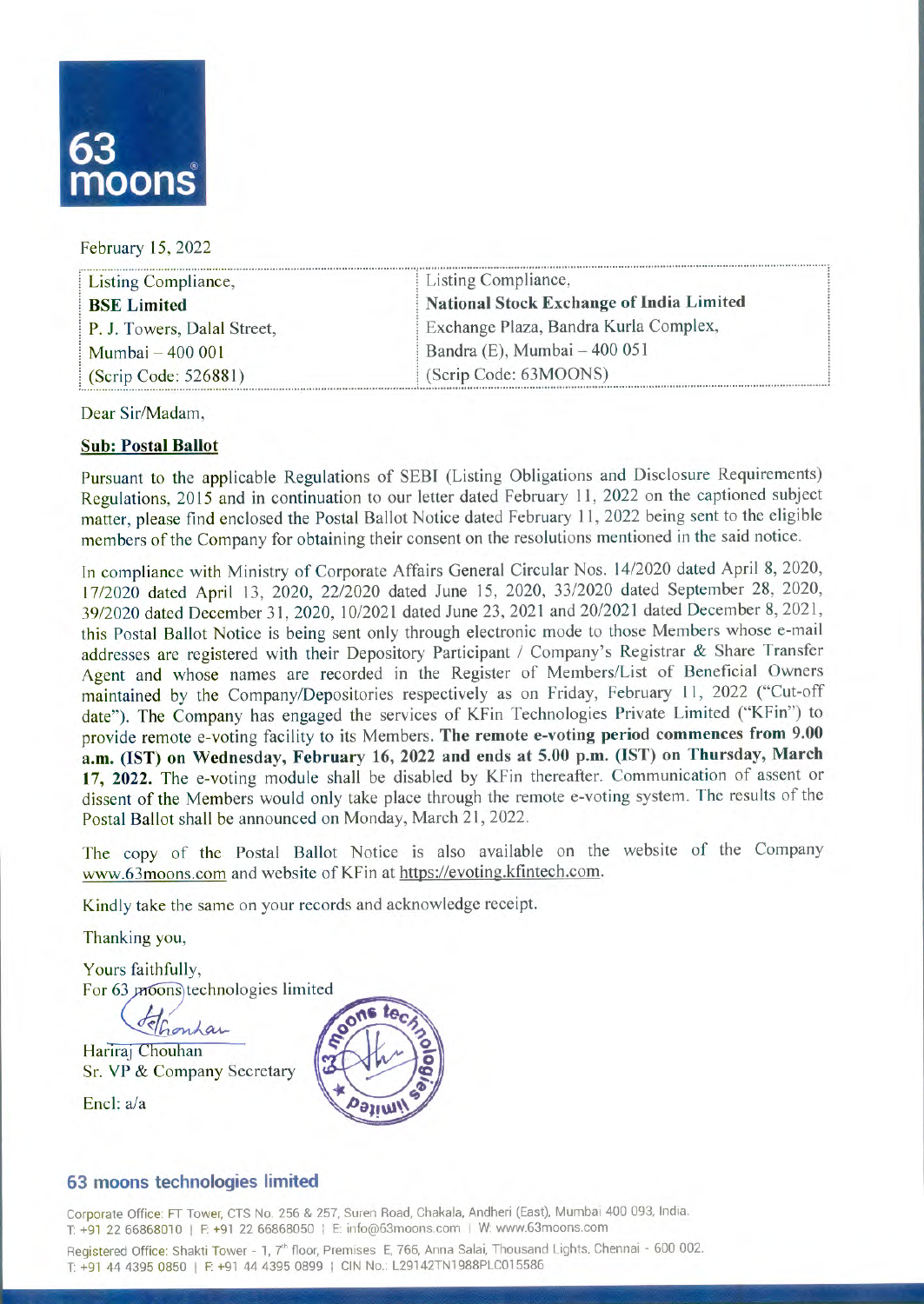

#### **63 moons technologies limited**

Regd. Office: Shakti Tower-1, 7th Floor, Premises-E, 766, Anna Salai, Thousand Lights, Chennai - 600 002. Corp. Office: FT Tower, CTS No. 256 & 257, Suren Road, Chakala, Andheri (East), Mumbai - 400 093. Tel: +91-22-66868010 | Fax: +91-22-67250257 | E-mail[: info@63moons.com](mailto:info@63moons.com) Website: [www.63moons.com |](http://www.63moons.com/) CIN: L29142TN1988PLC015586

## **POSTAL BALLOT NOTICE**

(Pursuant to Section 110 of the Companies Act, 2013 read with the Companies (Management and Administration) Rules, 2014)

Dear Member(s),

Notice is hereby given pursuant to the provisions of Section 110 and other applicable provisions of the Companies Act, 2013 ("the Act") read with Rule 20 and Rule 22 of the Companies (Management and Administration) Rules, 2014 ("the Rules") (including any statutory modification(s) or re-enactment(s) thereof for the time being in force), read with the General Circular nos. 14/2020 dated April 08, 2020, 17/2020 dated April 13, 2020, 22/2020 dated June 15, 2020, 33/2020 dated September 28, 2020, 39/2020 dated December 31, 2020, 10/2021 dated June 23, 2021 and 20/2021 dated December 08, 2021 issued by the Ministry of Corporate Affairs, Govt. of India (hereinafter collectively referred to as "MCA Circulars") and other applicable laws, rules and regulations, to transact the special business as set out hereunder by passing resolutions through Postal Ballot only through remote e-voting process.

The proposed resolutions and the explanatory statement pertaining to the said resolutions, pursuant to Section 102(1) of the Act, setting out the nature of concern or interest, financial or otherwise, and other information and facts to enable you to understand the meaning, scope and implications of the item of business and to take decision thereon, is appended herewith for your consideration.

In compliance with Regulation 44 of the SEBI (Listing Obligations and Disclosure Requirements) Regulations, 2015, and the provisions of Sections 108 and 110 of the Act read with the rules thereunder and the MCA circulars, 63 moons technologies limited (the "Company") has extended only remote electronic voting ("e-voting") facility to its Members to enable them to cast their votes electronically instead of dispatching the physical Postal Ballot Forms by post. The Company has engaged M/s. KFin Technologies Private Limited ("Kfin") as the agency for providing e-voting facility to enable the members to cast their vote electronically. The e-voting facility is available from February 16, 2022 (9:00 a.m. onwards) till March 17, 2022 (upto 5:00 pm).

You are requested to please read carefully the "Procedure/instructions for e-voting" enumerated in the notes to this Notice and record your assent (FOR) or dissent (AGAINST) through remote e-voting process only, not later than 5:00 pm on March 17, 2022. The assent or dissent received after such date and time shall be treated as if reply from the member has not been received.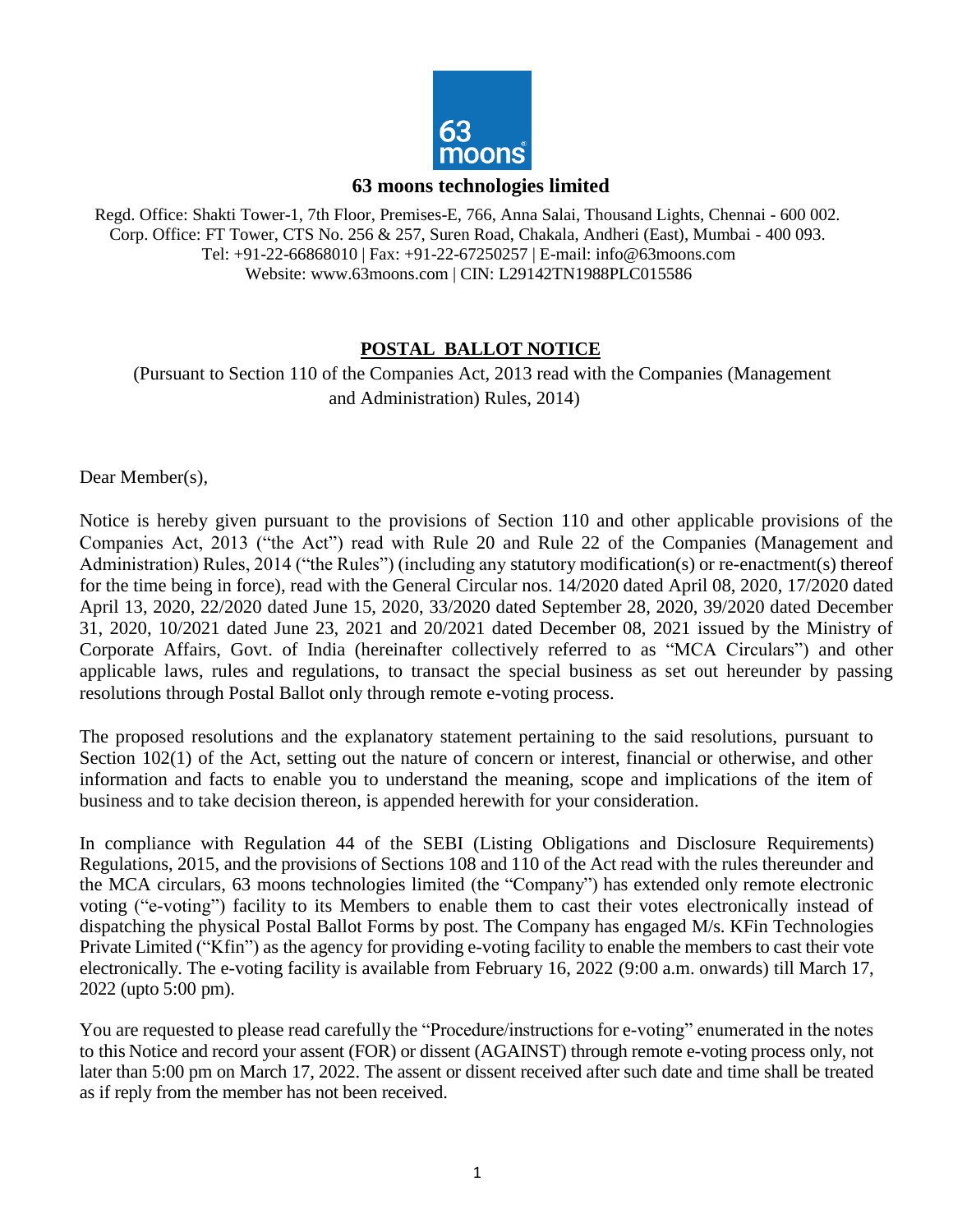The Board of Directors of the Company (hereinafter called the "Board"), in compliance with the Rules, has appointed Mr. B. Narasimhan (FCS No.1303), Proprietor, M/s. BN & Associates, Company Secretaries, Mumbai, and failing him, Mr. Venkataraman K. (ACS No. 8897), Practicing Company Secretary, Mumbai as Scrutinizer (hereinafter called the "Scrutinizer"), to scrutinize the said Postal Ballot process in a fair and transparent manner. Upon completion of Scrutiny of votes, the Scrutinizer will submit his report and other related papers to the Chairman or any Director of the Company, as may be authorized by the Board in regard, on March 21, 2022. The result of the Postal Ballot will be announced by the Chairman or Director of the Company so authorized by the Board, on March 21, 2022 by or before 06:00 pm at the Company's corporate office at FT Tower, CTS No. 256 & 257, Suren Road, Chakala, Andheri (East), Mumbai 400093.In addition to the results being communicated to Stock Exchanges, the results along with Scrutinizer'sreport will also be placed on Company's website i.e. www.63moons.com and the website of KFin i.e. [https://evoting.kfintech.com](https://evoting.kfintech.com/) on the same day. The results shall also be displayed on the Notice Board at the Registered Office and Corporate Office of the Company. If the proposed resolutions are assented by requisite majority, it shall be deemed to have been duly passed on March 17, 2022 i.e. being the last date of e-voting.

## **SPECIAL BUSINESS:**

## **1. Re-appointment of Justice Deepak Verma (Retd.) as Independent Director of the Company:**

To consider, and if thought fit, to pass the following resolution as a Special Resolution:

"**RESOLVED THAT** pursuant to the provisions of Sections 149, 150, 152 read with Schedule IV and the Companies (Appointment and Qualification of Directors) Rules, 2014 and all other applicable provisions of the Companies Act, 2013("Act") (including any statutory modification(s) or amendment(s) thereto or reenactment(s) thereof for the time being in force) and Securities and Exchange Board of India (Listing Obligations and Disclosure Requirements) Regulations, 2015 ("Listing Regulations") as amended from time to time and on the basis of the recommendation of the Nomination and Remuneration Committee and the Board of Directors of the Company Justice Deepak Verma (Retd.) (DIN: 07489985) who was appointed as an Independent Director for a term of five years effective from March 08, 2017 and who is currently serving as an Independent Director of the Company up to March 07, 2022, and who is eligible for re-appointment and meets the criteria for independence as provided in Section 149(6) of the Act alongwith the rules framed thereunder and Regulation 16(1)(b) of SEBI Listing Regulations and who has submitted a declaration to that effect be and is hereby re-appointed as an Independent Director of the Company, not liable to retire by rotation, to hold office for a second term of five consecutive years commencing from March 08, 2022.

**RESOLVED FURTHER THAT** pursuant to Regulation 17(1A) of Listing Regulations and applicable provisions of the Companies Act, 2013, read with relevant rules framed thereunder, consent of the Members be and is hereby accorded for the continuation of Directorship of Justice Deepak Verma (Retd.), aged 74 years, upon his attaining the age of 75 years during his second term as an Independent Director.

**RESOLVED FURTHER THAT** the Board of Directors of the Company (or any committee thereof) be and is hereby authorized to finalize and issue the letter of re-appointment to the concerned director and do all such acts, deeds and things as in its absolute discretion it may think necessary, expedient or desirable to settle any question or doubt that may arise in relation thereto in order to give effect to the foregoing resolution."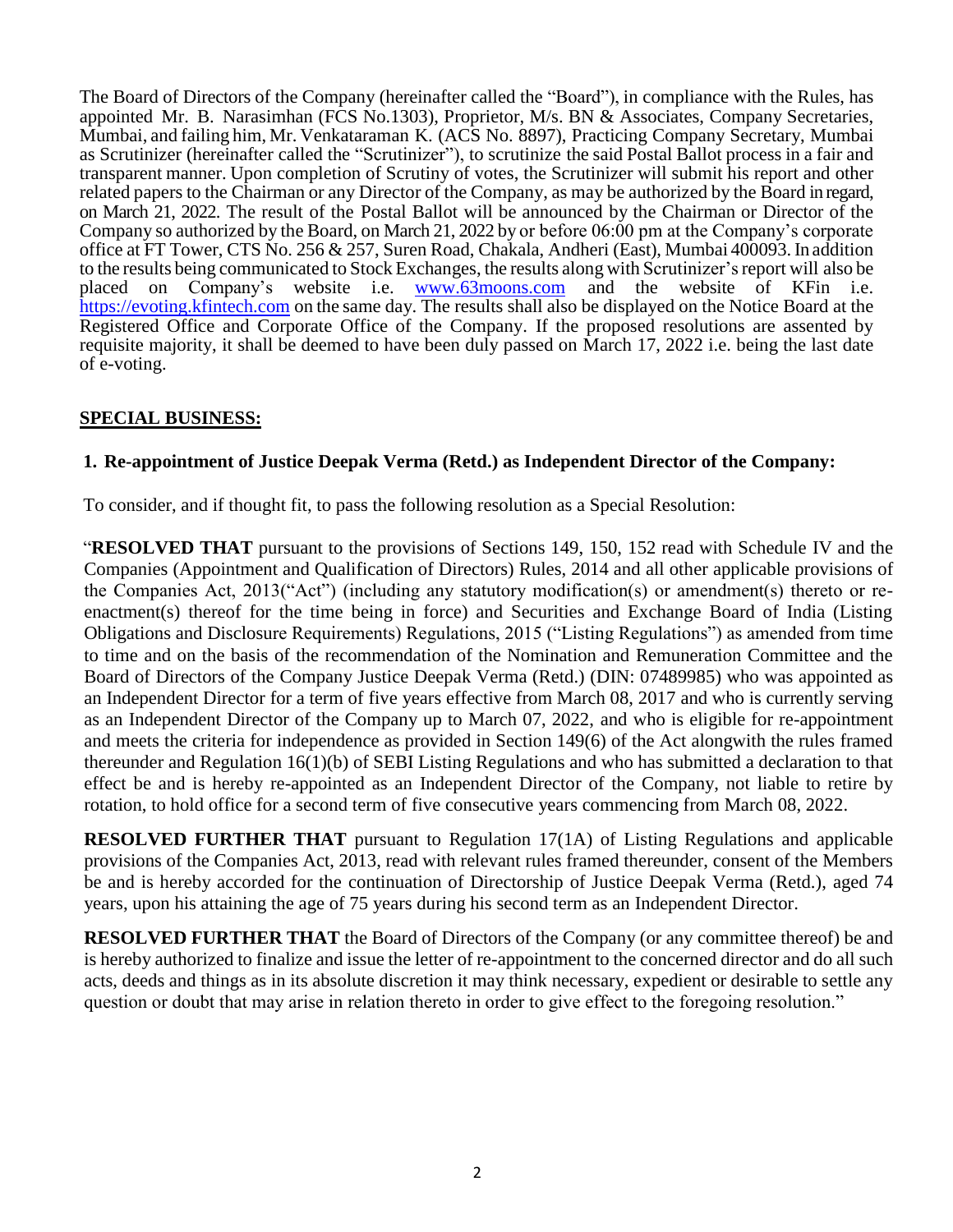## **2. Re-appointment of Mrs. Chitkala Zutshi (IAS, Retd.) as Independent Director of the Company:**

To consider, and if thought fit, to pass the following resolution as a Special Resolution:

"**RESOLVED THAT** pursuant to the provisions of Sections 149, 150, 152 read with Schedule IV and the Companies (Appointment and Qualification of Directors) Rules, 2014 and all other applicable provisions of the Companies Act, 2013("Act") (including any statutory modification(s) or amendment(s) thereto or reenactment(s) thereof for the time being in force) and Securities and Exchange Board of India (Listing Obligations and Disclosure Requirements) Regulations, 2015 ("Listing Regulations") as amended from time to time and on the basis of the recommendation of the Nomination and Remuneration Committee and the Board of Directors of the Company, Mrs. Chitkala Zutshi (IAS, Retd.) (DIN: 07684586) who was appointed as an Independent Director for a term of five years effective from March 08, 2017 and who is currently serving as an Independent Director of the Company up to March 07, 2022 and who is eligible for re-appointment and meets the criteria for independence as provided in Section 149(6) of the Act alongwith the rules framed thereunder and Regulation 16(1)(b) of SEBI Listing Regulations and who has submitted a declaration to that effect be and is hereby re-appointed as an Independent Director of the Company, not liable to retire by rotation, to hold office for a second term of five consecutive years commencing from March 08, 2022.

**RESOLVED FURTHER THAT** pursuant to Regulation 17(1A) of Listing Regulations and applicable provisions of the Companies Act, 2013, read with relevant rules framed thereunder, consent of the Members be and is hereby accorded for the continuation of Directorship of Mrs. Chitkala Zutshi, aged 72 years, upon her attaining the age of 75 years during her second term as an Independent Director.

**RESOLVED FURTHER THAT** the Board of Directors of the Company (or any committee thereof) be and is hereby authorized to finalize and issue the letter of re-appointment to the concerned director and to do all such acts, deeds and things as in its absolute discretion it may think necessary, expedient or desirable to settle any question or doubt that may arise in relation thereto in order to give effect to the foregoing resolution."

## **3. Investment etc. in subsidiary of the Company / Approval of Related Party Transaction:**

To consider, and if thought fit, to pass the following resolution as Ordinary Resolution:

"**RESOLVED THAT** pursuant to Section 188 and other applicable provisions, if any, of the Companies Act, 2013 (the "Act") and applicable rules made thereunder, Regulation 23 and other applicable regulations, if any, of SEBI (Listing Obligations & Disclosure Requirements) Regulations, 2015 (the "Listing Regulations"), (including any statutory modification(s) or re-enactment thereof for the time being in force), and subject to such other statutory approvals, as may be required, including the present committee constituted by the Hon'ble National Company Law Tribunal, Government of India ("NCLT Committee"), the consent of Members of the Company be and is hereby accorded to the Board of Directors of the Company ("the Board" which term shall be deemed to include any committee of the Board constituted to exercise its powers, including the powers conferred by this resolution) to give/acquire/make from time to time, any loans/guarantee/security/advances/deposits/investments in the equity shares and/or other securities of National Spot Exchange Limited ("NSEL"), a subsidiary of the Company, additionally up to a sum not exceeding INR 50 crores (Rupees Fifty crores only) for each of the three financial years (F.Y.) starting F.Y. 2022-23, in one or more tranches, notwithstanding that the aggregate of the investments/loans/guarantee/security so far made in NSEL or to be made exceeds the limits/will exceed the limits, if any, under the applicable provisions of the Listing Regulations or Act or any other statute.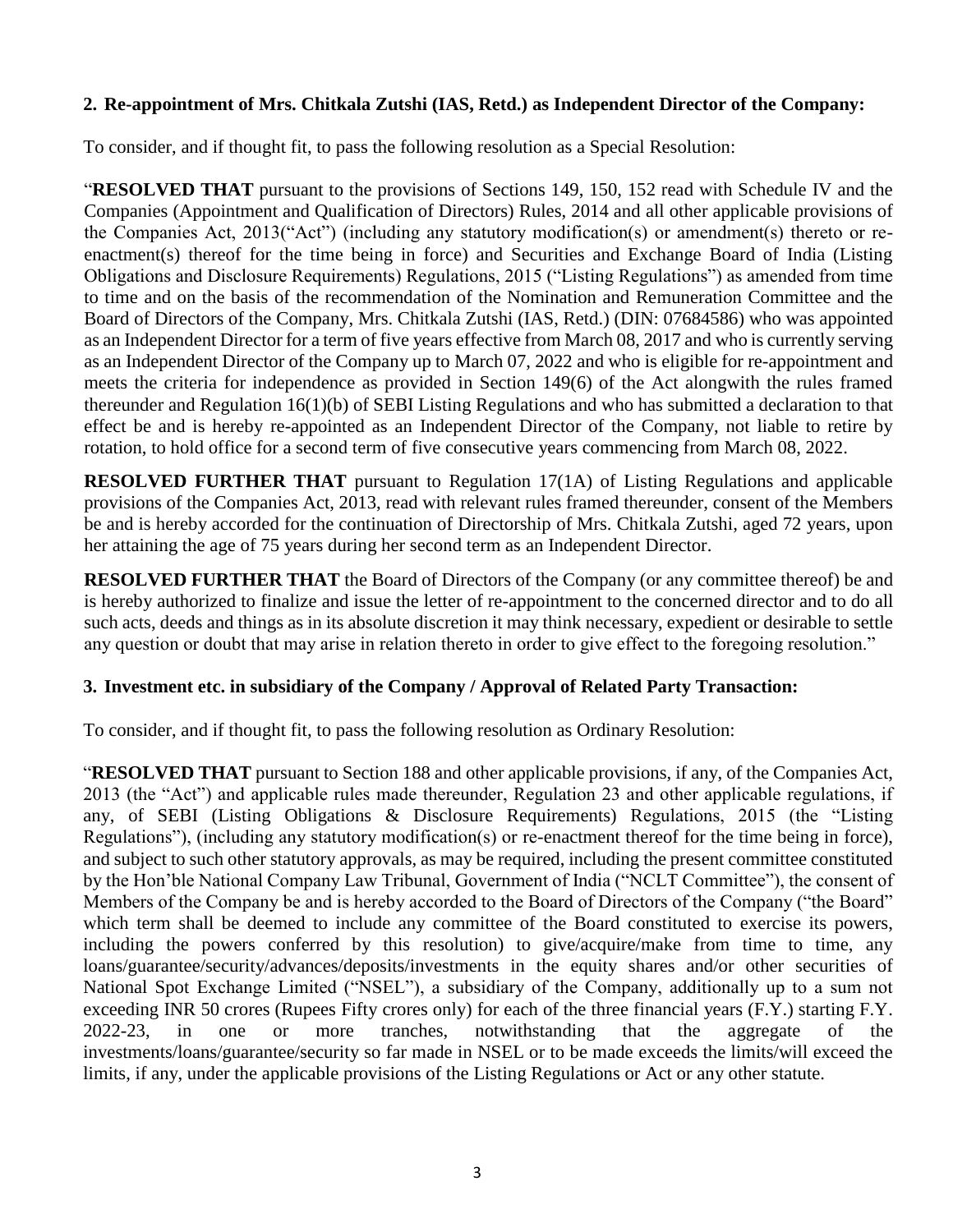**RESOLVED FURTHER THAT** if in any financial year, the aforesaid limit of INR 50 crores per financial year is not fully utilized, then the said unutilized amount shall be available in the ensuing financial year(s), upto a maximum limit of INR 150 crores for the three financial years starting F.Y. 2022-23 upto F.Y. 2024- 25, as stated in the resolution.

**RESOLVED FURTHER THAT** any of the Director and/or Company Secretary of the Company, be and are hereby severally authorized to do and perform all such acts, deeds, matters and things as may be required or deemed necessary or incidental thereto including signing and filing all the forms and other documents with the statutory authorities, and to execute all such deeds, documents, agreements and writings as may be necessary for and on behalf of the Company and to settle and finalize all issues that may arise in this regard in order to give effect to the abovementioned resolution and to delegate all or any of the powers conferred herein as they may deem fit in the best interest of the Company and its Members, without any further reference to or approval of the Members of the Company in this regard."

> By Order of the Board of Directors For 63 moons technologies limited

Date: February 11, 2022 Hariraj Chouhan Place: Mumbai Sr. Vice-President & Company Secretary

## **Notes:**

- 1. An explanatory statement pursuant to Section 102(1) of the Companies Act, 2013 setting out all material facts and reasons for the aforesaid special business is annexed hereto.
- 2. The Postal Ballot Notice is being sent only by email to all the Members of the Company, whose names appear in the Register of Members/list of beneficial owners as received from National Securities Depository Limited (NSDL) / Central Depository Services (India) Limited (CDSL) as on February 11, 2022 (Cut-off date) and the voting rights shall also be reckoned on the paid-up value of shares registered in the name of the Member(s) as on the said Cut-off date.
- 3. The Postal Ballot Notice is being sent only to those Members who have registered their email addresses with their depository participants or with the Company's Registrar and Share Transfer Agent M/s. Kfin Technologies Private Limited ("Kfin") and whose names appear in the Register of Members/list of Beneficial Owners as on the Cut-off date, in accordance with the MCA circulars. The Postal Ballot Notice shall also be uploaded on the website of the Company i.e. www.63moons.com and on the evoting portal of Kfin Technologies Private Limited i.e. [https://evoting.kfintech.com.](https://evoting.kfintech.com./) The Notice can also be accessed from the websites of stock exchanges i.e. BSE Limited and National Stock Exchange of India Limited at [www.bseindia.com](http://www.bseindia.com/) and [www.nseindia.com,](http://www.nseindia.com/) respectively.
- 4. All the members of the Company as on the cut-off date (including those members who have not received this Notice due to non-registration of their email address with the Depository Participant or Kfin) shall be entitled to vote in accordance with the procedure specified in Note no. 9 below. In view of the ongoing Covid-19 pandemic and as per the MCA circulars, physical copies of the Postal Ballot Notice, Ballot form and pre-paid business reply envelope are not being sent to the members for this Postal Ballot.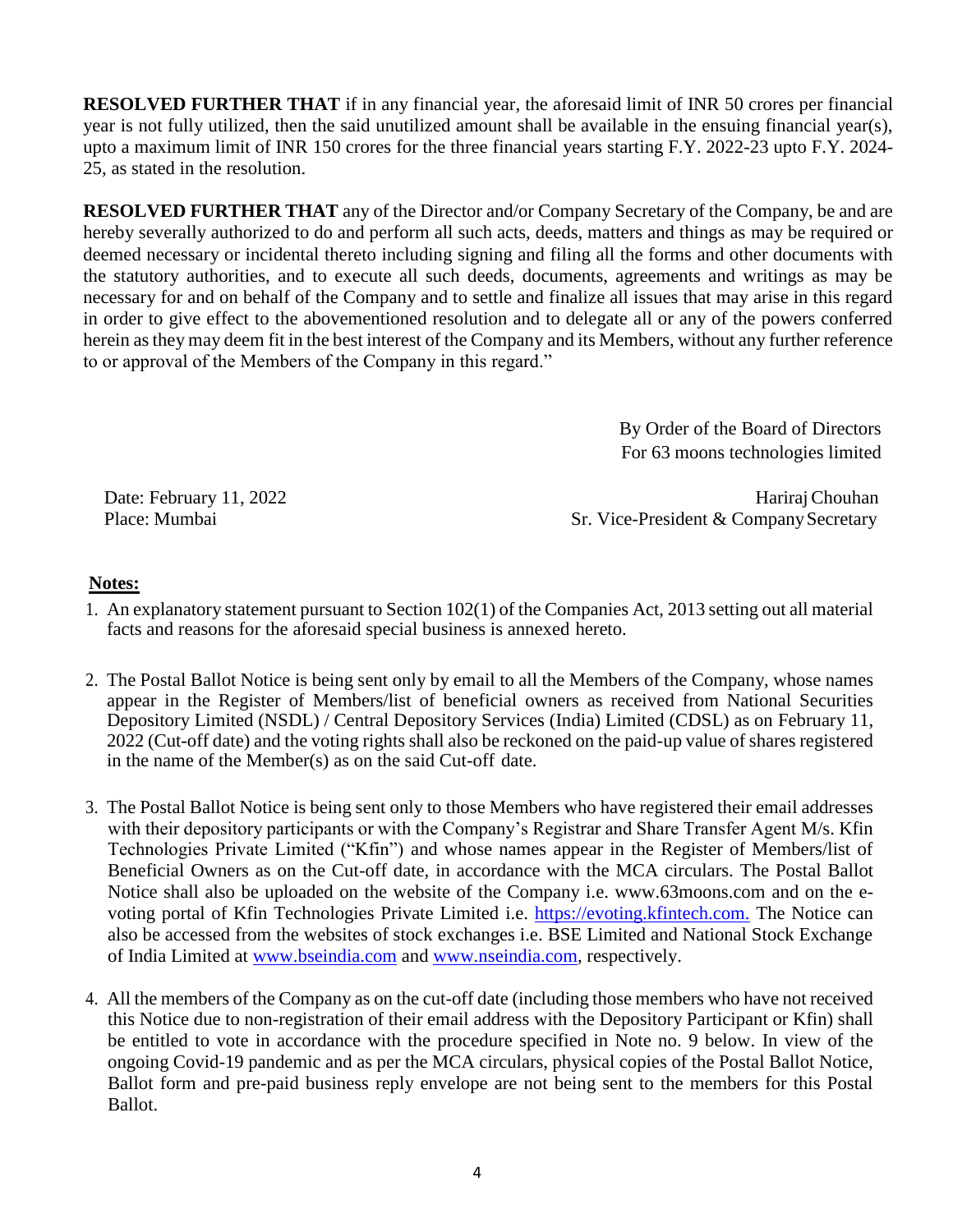- 5. A Member holding shares as on the Cut-off date is entitled to exercise his vote only through e-voting. A person who is not a member as on cut-off date should treat this notice for information purpose only.
- 6. The Board of Directors on February 11, 2022 has appointed Mr. B. Narasimhan (FCS No.1303), Proprietor, M/s. BN & Associates, Company Secretaries, Mumbai, and failing him, Mr. Venkataraman K. (ACS No. 8897), Practicing Company Secretary, Mumbai, as the Scrutinizer, who have communicated their willingness to be appointed as Scrutinizer for conducting the said Postal Ballot process in a fair and transparent manner.
- 7. Members can cast their vote online from February 16, 2022 (9:00 am onwards) till March 17, 2022 (upto 5:00 pm). No e-voting shall be allowed beyond 5:00 pm on March 17, 2022 as the e-voting module shall be disabled by Kfin thereafter.
- 8. Relevant documents related to the abovementioned resolutions shall be made accessible for inspection through electronic mode only, from the date of dispatch of Notice upto the last date of voting i.e. March 17, 2022. Members seeking to inspect such documents shall send an email to  $\frac{info@63moons.com}{info@63moons.com}$ .
- 9. For e-voting, please read carefully the "Procedure/instructions for e-voting" enumerated herein:

## **PROCEDURE / INSTRUCTIONS FOR E-VOTING:**

**STEP 1:** Access to Depositories e-Voting system in case of individual shareholders holding shares in demat mode.

**STEP 2**: Access to KFintech e-Voting system in case of shareholders holding shares in physical and nonindividual shareholders in demat mode.

## **DETAILS ON STEP 1 ARE MENTIONED BELOW:**

| <b>Type</b><br>of   | <b>Login Method</b>                                                                  |  |  |  |  |
|---------------------|--------------------------------------------------------------------------------------|--|--|--|--|
| shareholders        |                                                                                      |  |  |  |  |
| Individual          | 1. User already registered for IDeAS facility:                                       |  |  |  |  |
| <b>Shareholders</b> | Visit URL: https://eservices.nsdl.com<br>Ι.                                          |  |  |  |  |
| holding             | Click on the "Beneficial Owner" icon under "Login" under 'IDeAS' section.<br>П.      |  |  |  |  |
| securities<br>in    | On the new page, enter User ID and Password. Post successful authentication,<br>III. |  |  |  |  |
| demat<br>mode       | click on "Access to e-Voting"                                                        |  |  |  |  |
| with <b>NSDL</b>    | Click on company name or e-Voting service provider and you will be re-<br>IV.        |  |  |  |  |
|                     | directed to e-Voting service provider website for casting the vote during the        |  |  |  |  |
|                     | remote e-Voting period.                                                              |  |  |  |  |
|                     | 2. User not registered for IDeAS e-Services                                          |  |  |  |  |
|                     | To register click on link : https://eservices.nsdl.com<br>Ι.                         |  |  |  |  |
|                     | Select "Register Online for IDeAS" or click at<br>II.                                |  |  |  |  |
|                     | https://eservices.nsdl.com/SecureWeb/IdeasDirectReg.jsp                              |  |  |  |  |
|                     | Proceed with completing the required fields.<br>Ш.                                   |  |  |  |  |
|                     | Follow steps given in points 1<br>IV.                                                |  |  |  |  |
|                     |                                                                                      |  |  |  |  |

I) Login method for remote e-Voting for Individual shareholders holding securities in demat mode.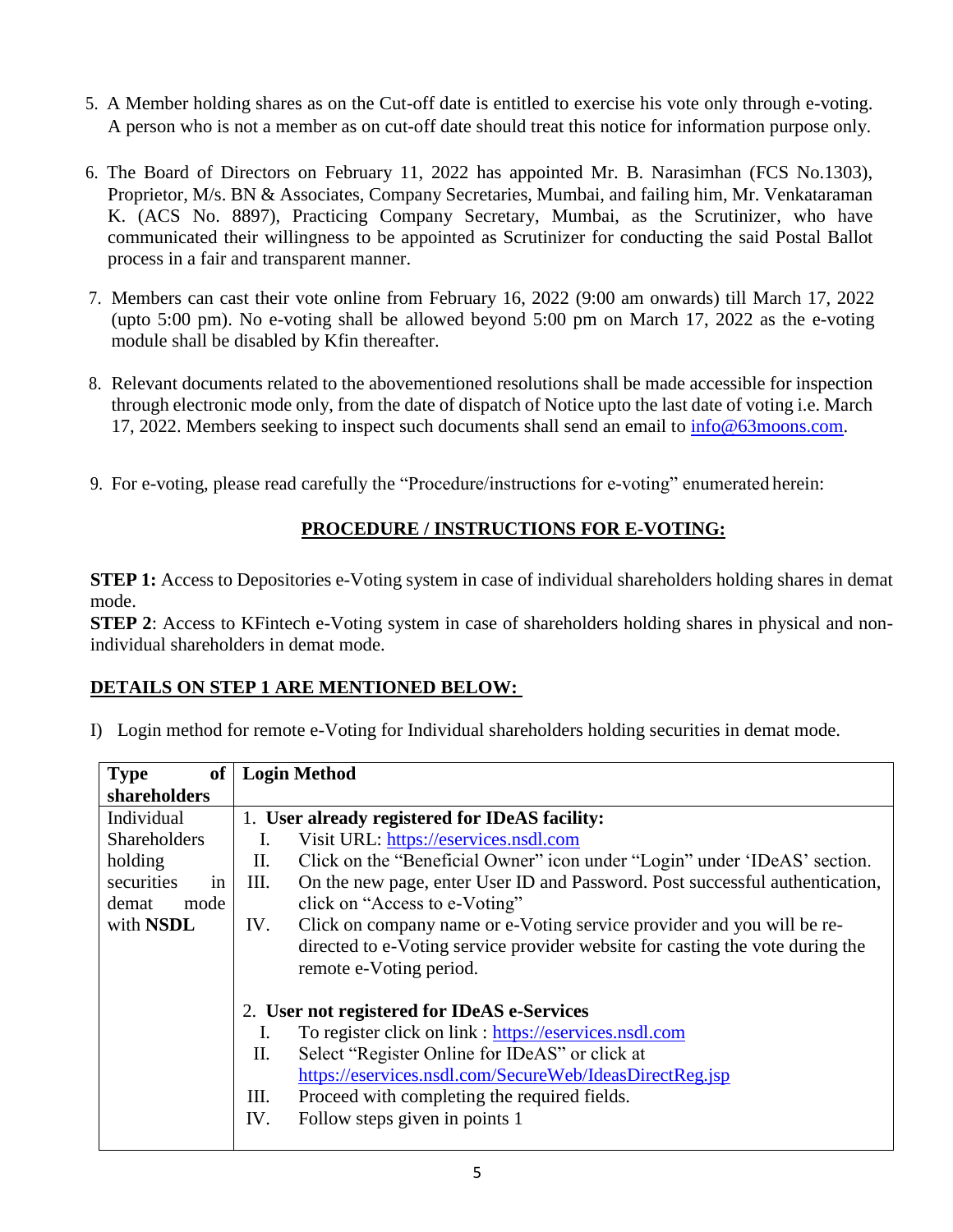|                  |      | 3. Alternatively by directly accessing the e-Voting website of NSDL                                                  |  |  |  |  |
|------------------|------|----------------------------------------------------------------------------------------------------------------------|--|--|--|--|
|                  | I.   | Open URL: https://www.evoting.nsdl.com/                                                                              |  |  |  |  |
|                  | Π.   | Click on the icon "Login" which is available under 'Shareholder/Member'<br>section.                                  |  |  |  |  |
|                  | III. | A new screen will open. You will have to enter your User ID (i.e. your sixteen                                       |  |  |  |  |
|                  |      | digit demat account number held with NSDL), Password / OTP and a<br>Verification Code as shown on the screen.        |  |  |  |  |
|                  | IV.  | Post successful authentication, you will requested to select the name of the                                         |  |  |  |  |
|                  |      | company and the e-Voting Service Provider name, i.e. KFintech.                                                       |  |  |  |  |
|                  | V.   | On successful selection, you will be redirected to KFintech e-Voting page for                                        |  |  |  |  |
|                  |      | casting your vote during the remote e-Voting period.                                                                 |  |  |  |  |
| Individual       |      | 1. Existing user who have opted for Easi / Easiest                                                                   |  |  |  |  |
| Shareholders     | Ι.   | Visit URL: https://web.cdslindia.com/myeasi/home/login or                                                            |  |  |  |  |
| holding          |      | URL: www.cdslindia.com                                                                                               |  |  |  |  |
| securities<br>in | П.   | Click on New System Myeasi                                                                                           |  |  |  |  |
| demat<br>mode    | III. | Login with your registered user id and password.                                                                     |  |  |  |  |
| with CDSL        | IV.  | The user will see the e-Voting Menu. The Menu will have links of ESP i.e.                                            |  |  |  |  |
|                  |      | KFintech e-Voting portal.                                                                                            |  |  |  |  |
|                  | V.   | Click on e-Voting service provider name to cast your vote.                                                           |  |  |  |  |
|                  |      | 2. User not registered for Easi/Easiest                                                                              |  |  |  |  |
|                  | Ι.   | Option to register is available at                                                                                   |  |  |  |  |
|                  |      | https://web.cdslindia.com/myeasi/Registration/EasiRegistration                                                       |  |  |  |  |
|                  | II.  | Proceed with completing the required fields.                                                                         |  |  |  |  |
|                  | III. | Follow the steps given in point 1                                                                                    |  |  |  |  |
|                  |      | 3. Alternatively, by directly accessing the e-Voting website of CDSL                                                 |  |  |  |  |
|                  | I.   | Visit URL: www.cdslindia.com                                                                                         |  |  |  |  |
|                  | II.  | Provide your demat Account Number and PAN No.                                                                        |  |  |  |  |
|                  | Ш.   | System will authenticate user by sending OTP on registered Mobile & Email                                            |  |  |  |  |
|                  | IV.  | as recorded in the demat Account.<br>After successful authentication, user will be provided links for the respective |  |  |  |  |
|                  |      | ESP, i.e. KFintech where the e-Voting is in progress.                                                                |  |  |  |  |
|                  |      |                                                                                                                      |  |  |  |  |
| Individual       | I.   | You can also login using the login credentials of your demat account                                                 |  |  |  |  |
| Shareholder      |      | through your DP registered with NSDL/CDSL for e-Voting facility.                                                     |  |  |  |  |
| login<br>through | Π.   | Once logged-in, you will be able to see e-Voting option. Once you click on                                           |  |  |  |  |
| demat<br>their   |      | e-Voting option, you will be redirected to NSDL / CDSL Depository site                                               |  |  |  |  |
| accounts         |      | after successful authentication, wherein you can see e-Voting feature.                                               |  |  |  |  |
| Website<br>of    | III. | Click on options available against company name or e-Voting service                                                  |  |  |  |  |
| Depository       |      | provider - Kfintech and you will be redirected to e-Voting website of                                                |  |  |  |  |
| Participant      |      | KFintech for casting your vote during the remote e-Voting period without                                             |  |  |  |  |
|                  |      | any further authentication.                                                                                          |  |  |  |  |

**Important note:** Members who are unable to retrieve User ID / Password are advised to use Forgot user ID and Forgot Password option available at respective websites.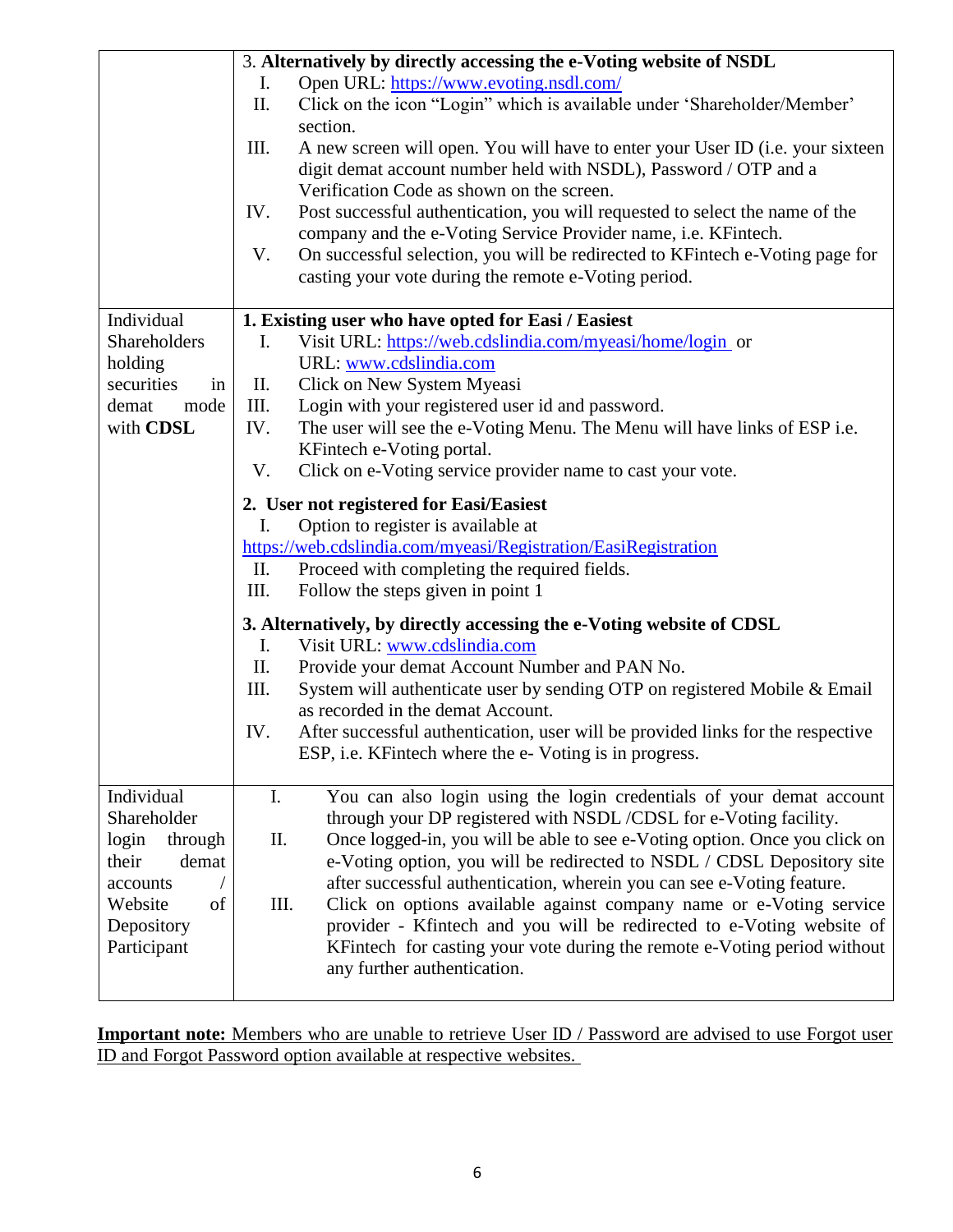Helpdesk for Individual Shareholders holding securities in demat mode for any technical issues related to login through Depository i.e. NSDL and CDSL.

| Login type |               | <b>Helpdesk details</b> |                                                                                        |         |   |         |    |
|------------|---------------|-------------------------|----------------------------------------------------------------------------------------|---------|---|---------|----|
| Securities |               |                         | held   Please contact NSDL helpdesk by sending a request at evoting@nsdl.co.in or call |         |   |         |    |
| with NSDL  |               |                         | at toll free no.: 1800 1020 990 and 1800 22 44 30                                      |         |   |         |    |
| Securities | held   Please | contact CDSL            | helpdesk by                                                                            | sending | a | request | at |
| with CDSL  |               |                         | helpdesk.evoting@cdslindia.com or contact at 022-23058738 or 022-23058542-43           |         |   |         |    |
|            |               |                         |                                                                                        |         |   |         |    |

# **DETAILS ON STEP 2 ARE MENTIONED BELOW:**

## **Login method for e-Voting for shareholders other than Individual's shareholders holding securities in demat mode and shareholders holding securities in physical mode.**

- (A) Members whose email IDs are registered with the Company/ Depository Participant(s), will receive an email from KFin which will include details of E-Voting Event Number (EVEN), USER ID and password. They will have to follow the following process:
	- i. Launch internet browser by typing the URL:<https://evoting.kfintech.com/>
	- ii. Enter the login credentials (i.e. User ID and password). In case of physical folio, User ID will be EVEN (E-Voting Event Number) i.e. 6470, followed by folio number. In case of Demat account, User ID will be your DP ID and Client ID. However, if you are already registered with KFintech for e-voting, you can use your existing User ID and password for casting the vote.
	- iii. After entering these details appropriately, click on "LOGIN".
	- iv. You will now reach password change Menu wherein you are required to mandatorily change your password. The new password shall comprise of minimum 8 characters with at least one upper case (A-Z), one lower case (a-z), one numeric value (0-9) and a special character ( $@, #, \$$ , etc.,). The system will prompt you to change your password and update your contact details like mobile number, email ID etc. on first login. You may also enter a secret question and answer of your choice to retrieve your password in case you forget it. It is strongly recommended that you do not share your password with any other person and that you take utmost care to keep your password confidential.
	- v. You need to login again with the new credentials.
	- vi. On successful login, the system will prompt you to select the "EVEN" i.e., '**6470**' and click on "Submit"
	- vii. On the voting page, enter the number of shares (which represents the number of votes) as on the Cut-off Date under "FOR/AGAINST" or alternatively, you may partially enter any number in "FOR" and partially "AGAINST" but the total number in "FOR/AGAINST" taken together shall not exceed your total shareholding as mentioned herein above. You may also choose the option ABSTAIN. If the Member does not indicate either "FOR" or "AGAINST" it will be treated as "ABSTAIN" and the shares held will not be counted under either head.
	- viii. Members holding multiple folios/demat accounts shall choose the voting process separately for each folio/ demat accounts.
	- ix. Voting has to be done for each item of the notice separately. In case you do not desire to cast your vote on any specific item, it will be treated as abstained.
	- x. You may then cast your vote by selecting an appropriate option and click on "Submit".
	- xi. A confirmation box will be displayed. Click "OK" to confirm else "CANCEL" to modify. Once you have voted on the resolution (s), you will not be allowed to modify your vote. During the voting period, Members can login any number of times till they have voted on the Resolution(s).
	- xii. Corporate/Institutional Members (i.e. other than Individuals, HUF, NRI etc.) are also required to send scanned certified true copy (PDF Format) of the Board Resolution/Authority Letter etc., authorizing its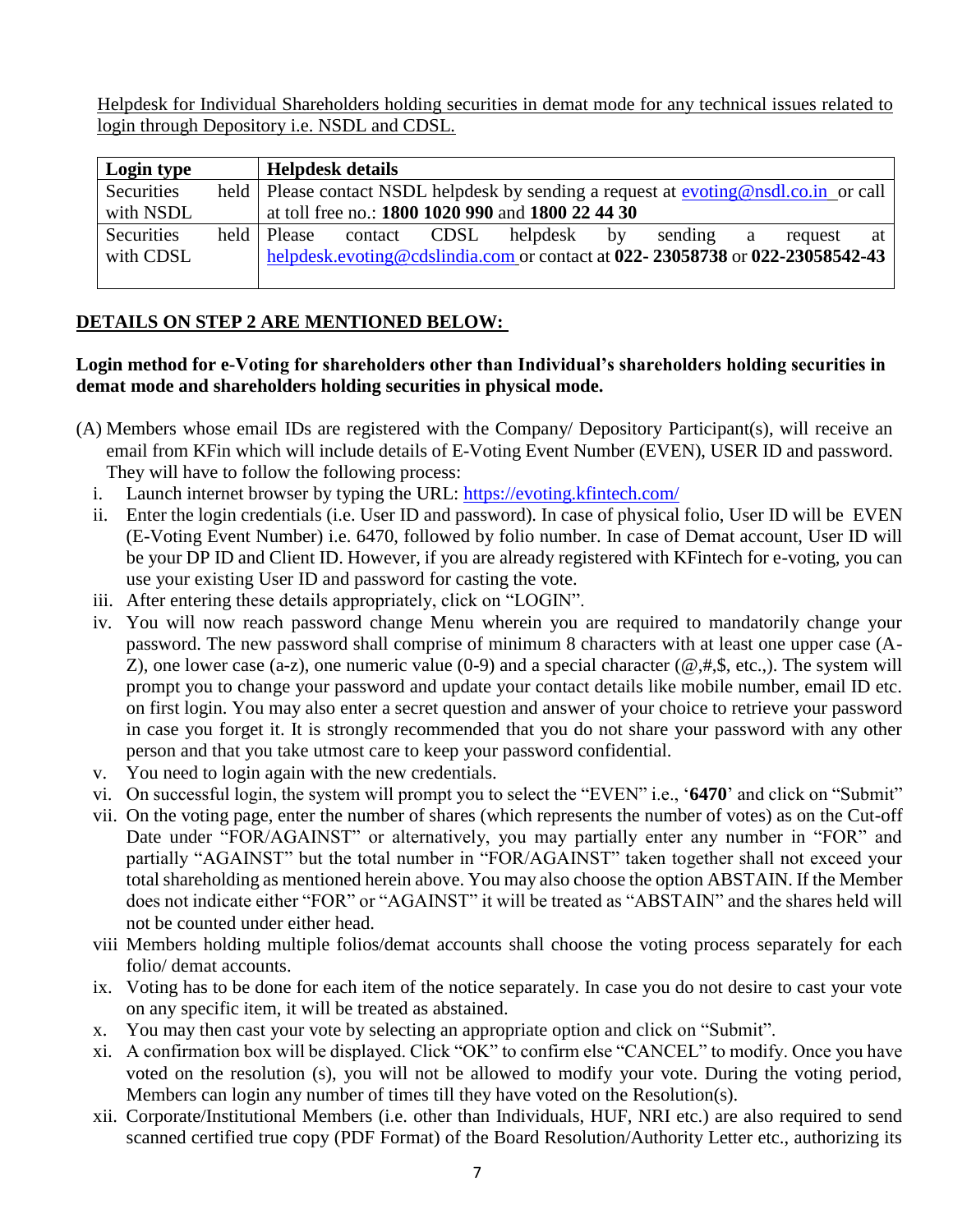representative to cast its vote through remote e-voting together with attested specimen signature(s) of the duly authorised representative(s), to the Scrutinizer at email id [narasimhan.b8@gmail.com](mailto:narasimhan.b8@gmail.com) with a copy marked to [evoting@kfintech.com.](mailto:evoting@kfintech.com) The scanned image of the above-mentioned documents should be in the naming format "Corporate Name EVENT No."

(B) Members whose email IDs are not registered with the Company/Depository Participants(s), and consequently the Notice and e-voting instructions cannot be serviced, will have to follow the following process:

## **Procedure for Electronic folios:**

Visit the link:<https://ris.kfintech.com/clientservices/postalballot/registration.aspx>

- 1. Select the company name "63 moons technologies limited"
- 2. Shareholder to enter DPID-CLID / Folio No. and PAN No.
- 3. Shareholder to enter the e-mail id and mobile no.
- 4. System check the authenticity of the client id and PAN and send the different One-time Passwords (OTPs) to mobile no. and e-mail id to validate.
- 5. Shareholder to enter the OTPs received by SMS and e-mail id to complete the validation process (OTPs will be valid for 5 minutes only).
- 6. System confirms the e-mail id for the limited purpose of services Postal Ballot notice.
- 7. System will send the notice & procedure for e-voting to the e-mail given by the shareholder.

## **Procedure for Physical folios:**

Visit the link<https://ris.kfintech.com/clientservices/postalballot/registration.aspx>

- 1. Select company name "63 moons technologies limited"
- 2. Shareholder to enter physical Folio No and PAN No.
- 3. If PAN No. is not available in the records, shareholder to enter one of the Certificate No.
- 4. Shareholder to enter the e-mail id and mobile no.
- 5. System check the authenticity of the Folio No. and PAN/Certificate No. and send the different OTPs to mobile no. and e-mail id to validate.
- 6. Shareholder to enter the OTPs received by SMS and e-mail id to complete the validation process. (OTPs will be valid for 5 min. Only).
- 7. If PAN is not available, the system will prompt to upload the duly signed scan copy of the PAN.
- 8. System confirms the registration of e-mail id.
- 9. System will send the notice & procedure for e-voting to the "e-mail id" given by the shareholder.

Post successful registration of the e-mail, the shareholder would get a soft copy of the notice and the procedure for e-voting along with the User ID and the Password to enable e-voting for this Postal Ballot.

- 10. If the proposed resolutions are assented by a requisite majority, it shall be deemed to have been duly passed at a general meeting. The resolution will become effective on and from March 17, 2022 i.e. being the last date of e-voting.
- 11. The special resolutions mentioned above shall be declared as passed if the numbers of votes cast in its favor are not less than three times the number of votes, if any, cast against the said resolution.
- 12. In case of any queries, Member may refer the Frequently Asked Questions (FAQs) and e-voting User Manual for members, available at the download section of https://evoting.kfintech.com or contact Kfin Technologies Private Limited at Tel No. 1800 309 4001 (toll free). In case of any queries/grievance connected with e-voting, Members may kindly contact Mr. Premkumar Nair, Manager- Corporate Registry, Kfin Technologies Private Limited at email *einward.ris@kfintech.com*, Tel no. 040 67162222.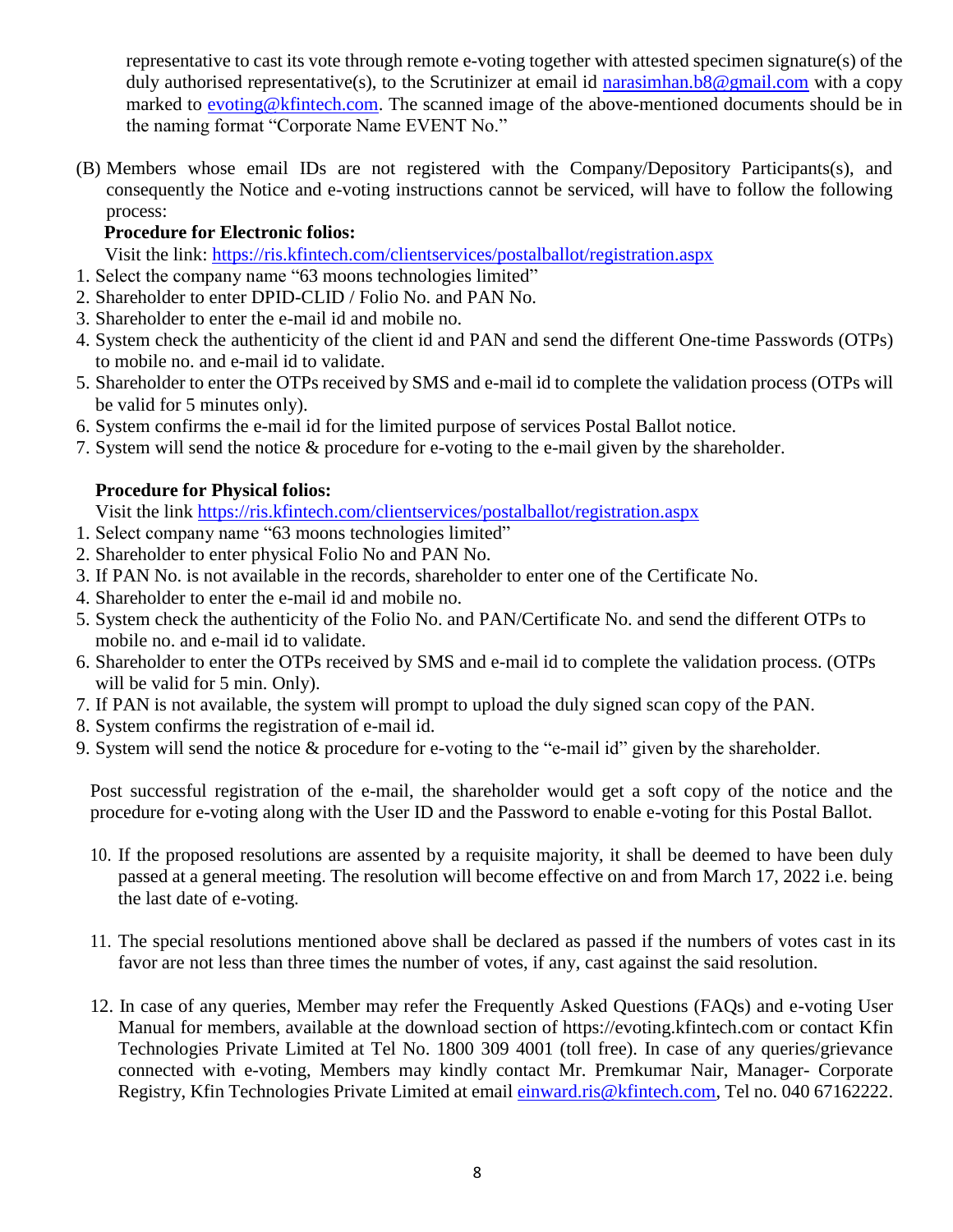### **ANNEXURE TO NOTICE**

Explanatory Statement pursuant to Section 102 (1) of the Companies Act, 2013:

#### **Item no. 1 and 2:**

The Members of the Company approved the appointment of Justice Deepak Verma (Retd.) (DIN: 07489985) and Mrs. Chitkala Zutshi (IAS, Retd.) (DIN: 07684586) as Independent Directors of the Company for a period of five years through Postal Ballot, with effect from March 08, 2017. Both the Directors would be completing their respective terms on March 07, 2022.

In accordance with the provisions of the Act and the Listing Regulations, an Independent Director can be appointed for a maximum of two terms of five consecutive years each on the Board of a Company and shall be eligible for re-appointment on passing of a special resolution by the members of the Company.

The Board of Directors of the Company ('the Board') at their meeting held on February 11, 2022 on the recommendation of the Nomination & Remuneration Committee ('the Committee'), recommended for the approval of the Members, the re-appointment of Justice Deepak Verma (Retd.) and Mrs. Chitkala Zutshi (IAS, Retd.) as Independent Directors of the Company for a second term of five consecutive years commencing from March 08, 2022, in terms of Section 149 read with Schedule IV of the Companies Act, 2013 ('the Act') and applicable rules framed thereunder, and Regulation 17 of the Securities and Exchange Board of India (Listing Obligations and Disclosure Requirements) Regulations, 2015 ('Listing Regulations 2015'), as set out in the resolutions relating to their respective re-appointment.

Justice Deepak Verma (Retd.) is a former Judge of the Supreme Court of India. Justice Verma carries four decades of rich experience in various judicial positions. He held senior positions including, Judge of the Supreme Court of India, Chief Justice of the Rajasthan High Court, Judge of the High Court of Madhya Pradesh, Judge of the Karnataka High Court, Bangalore. Mr. Verma was additionally appointed as Welfare Commissioner, Bhopal Gas Victims, to disburse the amount of compensation to the Gas Victims of Bhopal. Almost all the victims have been awarded compensation during his tenure except for those who were not traceable despite notices.

Mrs. Zutshi is a post graduate in Sociology from the University of Rajasthan. She retired from the Indian Administrative Services (IAS) with four decades of experience in diverse fields. She held various posts with the Government of India and the Government of Maharashtra including Additional Chief Secretary, Home Department, Government of Maharashtra; Principal Secretary, Finance Department, Government of Maharashtra; Projects Chief with the Ministry of Textiles, Government of India; Member of the Maharashtra Water Resources Regulatory Authority, a Statutory Body. She has led Government delegations to the US, UK, Canada, Australia, France, Japan and about 40 other countries. Mrs. Zutshi is presently the Chairman of the Audit Committee of the Board of Directors of the Company.

The Nomination & Remuneration Committee at its meeting held on February 10, 2022 on the basis of their respective expertise, integrity, skill, experience, knowledge and positive outcomes of performance evaluation of both the Independent Directors during their first term of five years and also considering the significant contribution made by each of them, has recommended to the Board that the continued association of the above two Independent Directors for the next five years would immensely benefit the Company.

Based on above, the Board was of the view that, given the knowledge, experience and performance of the above two Directors, their contribution to the Board processes, their continued association would benefit the Company. Further, the Company has received consent from both the Directors pursuant to Section 152 of the Act alongwith declaration, affirming that they meet the criteria of Independence as prescribed under Section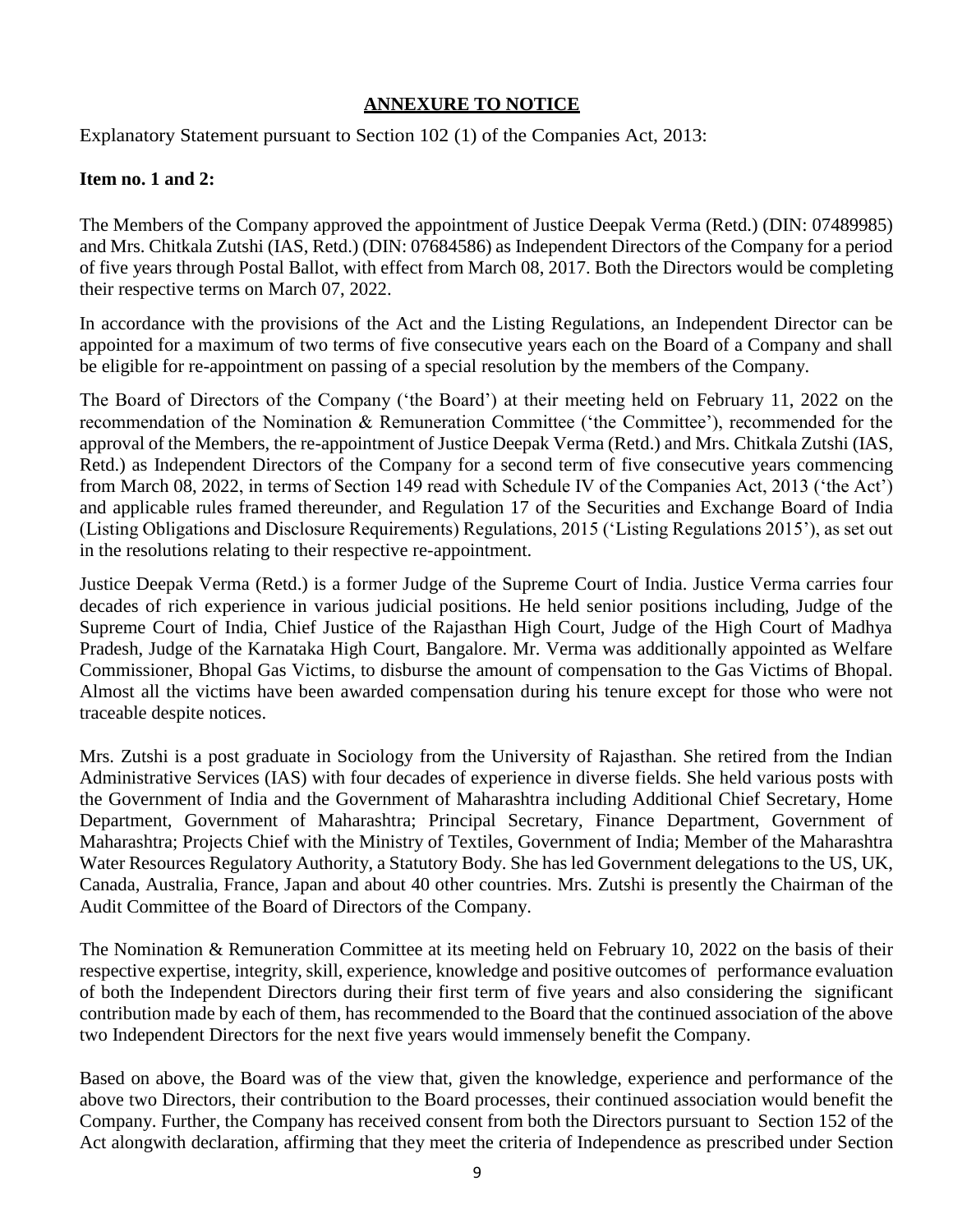149 read with schedule IV of the Companies Act 2013 and Listing Regulations. In the opinion of the Board, both the Independent Directors fulfil the conditions specified in the Act and SEBI Listing Regulations for appointment as an Independent Director. Further, the re-appointment of Mrs. Chitkala Zutshi is in compliance with the provisions of Section 149(1) of the Companies Act 2013 read with applicable rules, which requires at least one women Director on the Board of the Company.

In terms of Section 160 of the Act, the Company has received notice(s) in writing from member(s) of the Company proposing the candidature of Justice Deepak Verma (Retd.) and Mrs. Chitkala Zutshi for their reappointment to the office of Independent Director.

Consent of the Members by way of Special Resolution is required for re-appointment of said Directors in terms of Section 149 of the Act. Further, pursuant to Regulation 17 of the Listing Regulations 2015, consent of the Members by way of Special Resolution is also required for continuation of Mr. Verma and Mrs. Zutshi as Non-Executive Directors since they would be attaining the age of 75 years during their second tenure as Independent Director.

Additional information in respect of Mr. Verma and Mrs. Zutshi pursuant to the Listing Regulations and the Secretarial Standard on General Meetings, is given below.

The Board of Directors recommend the re-appointment of Justice Deepak Verma (Retd.) and Mrs. Chitkala Zutshi (IAS, Retd.) as Independent Directors of the Company for the second term of five years commencing from March 08, 2022 and recommend the resolutions as set out in Item No. 1 and 2 of this Notice for the approval of the members. Other than Justice Deepak Verma (Retd.) and Mrs. Chitkala Zutshi, none of the other Directors, Key Managerial Personnel of the Company or their relatives are, financially or otherwise, concerned or interested, in the proposed resolutions.

### **Item no. 3:**

Since the unfolding of payment crisis in 2013 on the trading platform of National Spot Exchange Limited (NSEL), a subsidiary of the Company, NSEL is going through a challenging time. NSEL is currently defending itself in various legal, recovery and other related matters associated with settlement default by some members, occurred on its exchange platform in F.Y. 2013-14. Under current status of NSEL, it has no ability to raise resources from outside on its own credentials as there is no revenue generation activity in NSEL. NSEL has therefore requested for financial support for its ongoing activities like (a) to recover the money from defaulting members, (b) to defend various legal cases (c) to continue to take necessary legal action against various parties to recover amount from defaulting parties, and (d) for working capital.

NSEL has to incur expenditure due to exigency and criticality of ongoing legal/recovery and other related matters and funds are also required for its day-to-day administrative, operational, legal and recovery expenses. NSEL at this point in time requires funds to go through the current crisis and also to adequately support its legal/recovery efforts of the team involved. As NSEL has no resources, it is imperative for the parent Company to provide resources to NSEL to fight the legal cases and its ongoing activities.

To support NSEL for the above matters, the Company has been extending financial support to NSEL over the years. The members of the Company had earlier approved funding of NSEL in 2017 vide Postal Ballot resolution dated 08th March 2017 and the validity of said resolution was up to 31st March 2019. In 2019, the members of the Company vide Postal Ballot resolution dated June 18, 2019 approved the infusion of Rs. 50 crores per financial year in NSEL for three Financial years (F.Y. 2019-20 to 2021-22). Since the tenure of earlier shareholder's approval shall expire on 31<sup>st</sup> March 2022, fresh resolution is proposed for continued funding to NSEL for a further period of three financial years starting F.Y 2022-23 to F.Y 2024-25, inter-alia, either by way of loan or by way of equity/preference shares/securities infusion, a sum not exceeding INR 50 crores per financial year, in one or more tranches. Further, while striking down the enforced merger of NSEL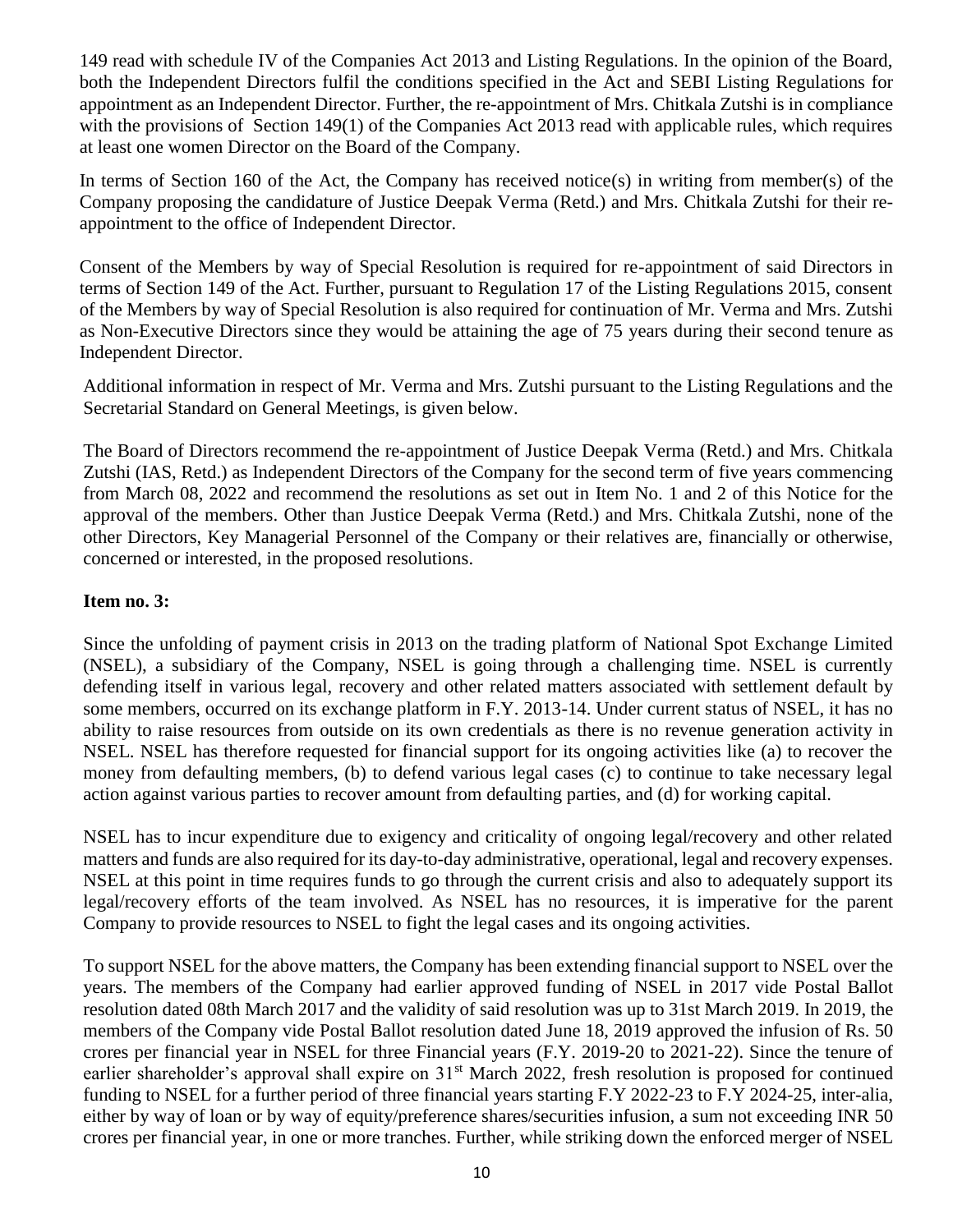with the Company under section 396 of the Companies Act, 1956, the Hon'ble Supreme Court in its Order dated 30th April 2019 noted and took on record the Affidavit cum Undertaking dated 11th April 2019 submitted by your Company stating that your Company will continue to infuse funds into NSEL so that the recovery of dues from defaulters does not, in any manner, get stymied and accordingly in terms of the said Affidavit the Company is bound to continue funding to NSEL.

Funding in NSEL will be made from time to time during a financial year based on request received from NSEL and its review will be undertaken each time by the Audit Committee and Board of Directors of the Company, the NCLT committee constituted by the Hon'ble National Company Law Tribunal, Govt. of India and such other statutory approvals as may be required.

Presently, considering the progress of various legal cases against NSEL and by NSEL and Covid 19 pandemic situation since March 2020, a realistic estimate of time frame for outcome of each case is not available and hence based on an estimate given by NSEL on its expected salaries, fees of legal counsel, rent, electricity charges, statutory dues and other day to day operations, your Company anticipates about INR 50 crores funding in NSEL per financial year and accordingly Members' approval is sought by your Board for three financial years for funding up to INR 50 crores per financial year commencing from F.Y 2022-23 to F.Y 2024-25, subject to its review and approval by the Audit Committee, Board of Directors and the NCLT Committee. The grant of any loan/guarantee/security/advances/deposits to NSEL shall be subject to the compliance of applicable sections of the Companies Act 2013 read with applicable rules, as amended from time to time. The Company holds 99.99% shares in NSEL and National Agricultural Co-operative Marketing Federation of India Ltd (NAFED) holds 100 shares in NSEL.

Pursuant to Regulation 23 of SEBI (Listing Obligations and Disclosure Requirements), Regulations, 2015 (as amended from time to time) all material transactions entered into by the Company with related party require Members' approval. As per the explanation to the said Regulation, transaction with a related party shall be considered material if the transaction(s) to be entered into individually or taken together with previous transactions during a financial year, exceeds ten percent (10%) of the annual consolidated turnover of the listed entity as per the last audited financial statements of the listed entity.

The Board of Directors of your Company has at its meeting held on February 11, 2022 approved the said material related transaction with NSEL subject to the approval of Members and other statutory and regulatory approvals, as required. Since the proposed additional infusion by the Company in NSEL is a material transaction with related party, approval of the Members is being sought by way of an ordinary resolution.

The Directors consider the proposed ordinary resolution in the interest of your Company and recommend the ordinary resolution as set out in Item no. 3 of this Notice for the approval of the Members. None of the Directors, key managerial personnel or their relatives are in any way concerned or interested, in the proposed ordinary resolution.

> By Order of the Board of Directors For 63 moons technologies limited

Date: February 11, 2022 HarirajChouhan Place: Mumbai Sr. Vice-President & Company Secretary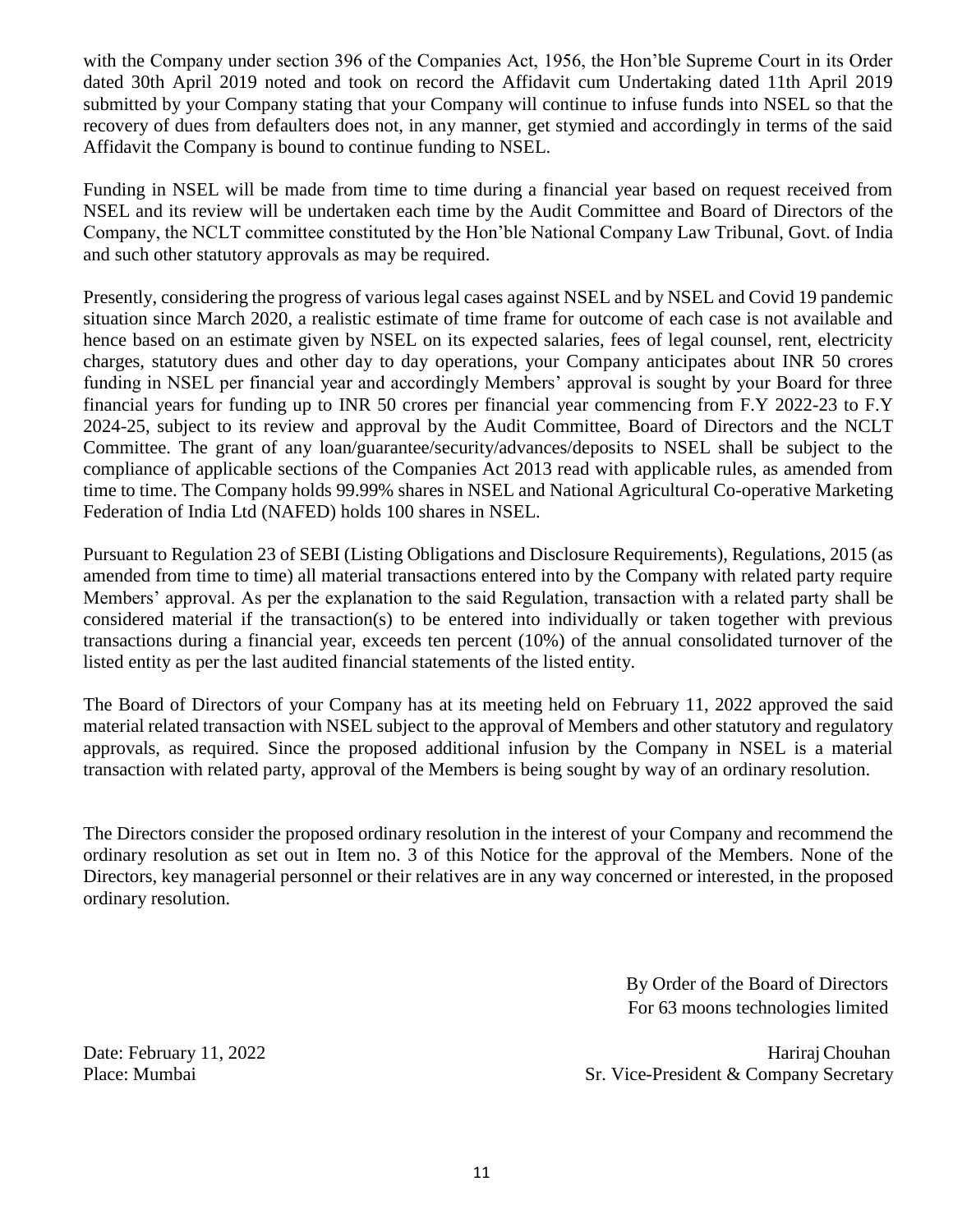**Additional information on Director being appointed/re-appointed (As required under Regulation 36 of the Securities and Exchange Board of India (Listing Obligations and Disclosure Requirements) Regulations, 2015 (as amended) and Secretarial Standards on General Meetings)**

| Name of the Director                                                                                     | Justice Deepak Verma (Retd.)                                                                                                                                                                                                                                                                                                                                                                                                                                                                                                                                                                                                                                                                                             | Mrs. Chitkala Zutshi (IAS, Retd.)                                                                                                                                                                                                                                                                                                                                                                                                                                                                                                                                                                                                                                                                                                                                                                |
|----------------------------------------------------------------------------------------------------------|--------------------------------------------------------------------------------------------------------------------------------------------------------------------------------------------------------------------------------------------------------------------------------------------------------------------------------------------------------------------------------------------------------------------------------------------------------------------------------------------------------------------------------------------------------------------------------------------------------------------------------------------------------------------------------------------------------------------------|--------------------------------------------------------------------------------------------------------------------------------------------------------------------------------------------------------------------------------------------------------------------------------------------------------------------------------------------------------------------------------------------------------------------------------------------------------------------------------------------------------------------------------------------------------------------------------------------------------------------------------------------------------------------------------------------------------------------------------------------------------------------------------------------------|
| <b>DIN</b>                                                                                               | 07489985                                                                                                                                                                                                                                                                                                                                                                                                                                                                                                                                                                                                                                                                                                                 | 07684586                                                                                                                                                                                                                                                                                                                                                                                                                                                                                                                                                                                                                                                                                                                                                                                         |
| Age                                                                                                      | 74 years                                                                                                                                                                                                                                                                                                                                                                                                                                                                                                                                                                                                                                                                                                                 | 72 years                                                                                                                                                                                                                                                                                                                                                                                                                                                                                                                                                                                                                                                                                                                                                                                         |
| Date of birth                                                                                            | August 28, 1947                                                                                                                                                                                                                                                                                                                                                                                                                                                                                                                                                                                                                                                                                                          | March 25, 1949                                                                                                                                                                                                                                                                                                                                                                                                                                                                                                                                                                                                                                                                                                                                                                                   |
| Date of first appointment on<br>the Board                                                                | December 21, 2016                                                                                                                                                                                                                                                                                                                                                                                                                                                                                                                                                                                                                                                                                                        | December 21, 2016                                                                                                                                                                                                                                                                                                                                                                                                                                                                                                                                                                                                                                                                                                                                                                                |
| Qualifications                                                                                           | B.A., L.L.B                                                                                                                                                                                                                                                                                                                                                                                                                                                                                                                                                                                                                                                                                                              | Post Graduate (Sociology), IAS (Retd.)                                                                                                                                                                                                                                                                                                                                                                                                                                                                                                                                                                                                                                                                                                                                                           |
| <b>Brief Resume and</b><br>Experience / Expertise in<br>specific functional area                         | Justice Deepak Verma is a former<br>Judge of the Supreme Court of<br>India. Justice Verma carries four<br>decades of rich experience in<br>various judicial positions. He held<br>senior positions including, Judge of<br>the Supreme Court of India, Chief<br>Justice of the Rajasthan High Court,<br>Judge of the High Court of Madhya<br>Pradesh, Judge of the Karnataka<br>High Court, Bangalore. Mr. Verma<br>additionally appointed as<br>was<br>Welfare Commissioner, Bhopal Gas<br>Victims, to disburse the amount of<br>compensation to the Gas Victims of<br>Bhopal. Almost all the victims have<br>been awarded compensation during<br>his tenure except for those who were<br>not traceable despite notices. | Mrs. Zutshi is a post graduate in<br>Sociology from the University of<br>Rajasthan. She retired from the Indian<br>Administrative Services (IAS) with<br>four decades of experience in diverse<br>fields. She held various posts with the<br>of India<br>Government<br>and<br>the<br>Government of Maharashtra including<br>Additional Chief Secretary, Home<br>Department,<br>Government<br>of<br>Maharashtra;<br>Principal<br>Secretary,<br>Finance Department, Government of<br>Maharashtra; Projects Chief with the<br>Ministry of Textiles, Government of<br>India; Member of the Maharashtra<br>Water<br>Regulatory<br>Resources<br>Authority, a Statutory Body. She has<br>led Government delegations to the US,<br>UK, Canada, Australia, France, Japan<br>and about 40 other countries. |
| Skills and capabilities<br>required for the role and the<br>manner in which such<br>requirements are met | Considering<br>educational<br>the<br>skills<br>background,<br>legal<br>and $ $<br>capabilities<br>alongwith<br>rich<br>experience of over four decades<br>holding various judicial positions<br>throughout his career and<br>his<br>guidance to the Company<br>on<br>various legal matters, Mr. Verma<br>meets the requirements.                                                                                                                                                                                                                                                                                                                                                                                         | educational<br>Considering<br>the<br>background,<br>rich<br>diverse<br>and<br>experience of over four<br>decades<br>holding various posts with the Govt. of<br>India during her career as an IAS<br>Officer, playing an advisory role to the<br>Company on various policy decisions,<br>Mrs. Zutshi meets the requirements.                                                                                                                                                                                                                                                                                                                                                                                                                                                                      |
| Relationship with other<br>Directors, Manager and<br>other Key Managerial<br>Personnel                   | Nil                                                                                                                                                                                                                                                                                                                                                                                                                                                                                                                                                                                                                                                                                                                      | Nil                                                                                                                                                                                                                                                                                                                                                                                                                                                                                                                                                                                                                                                                                                                                                                                              |